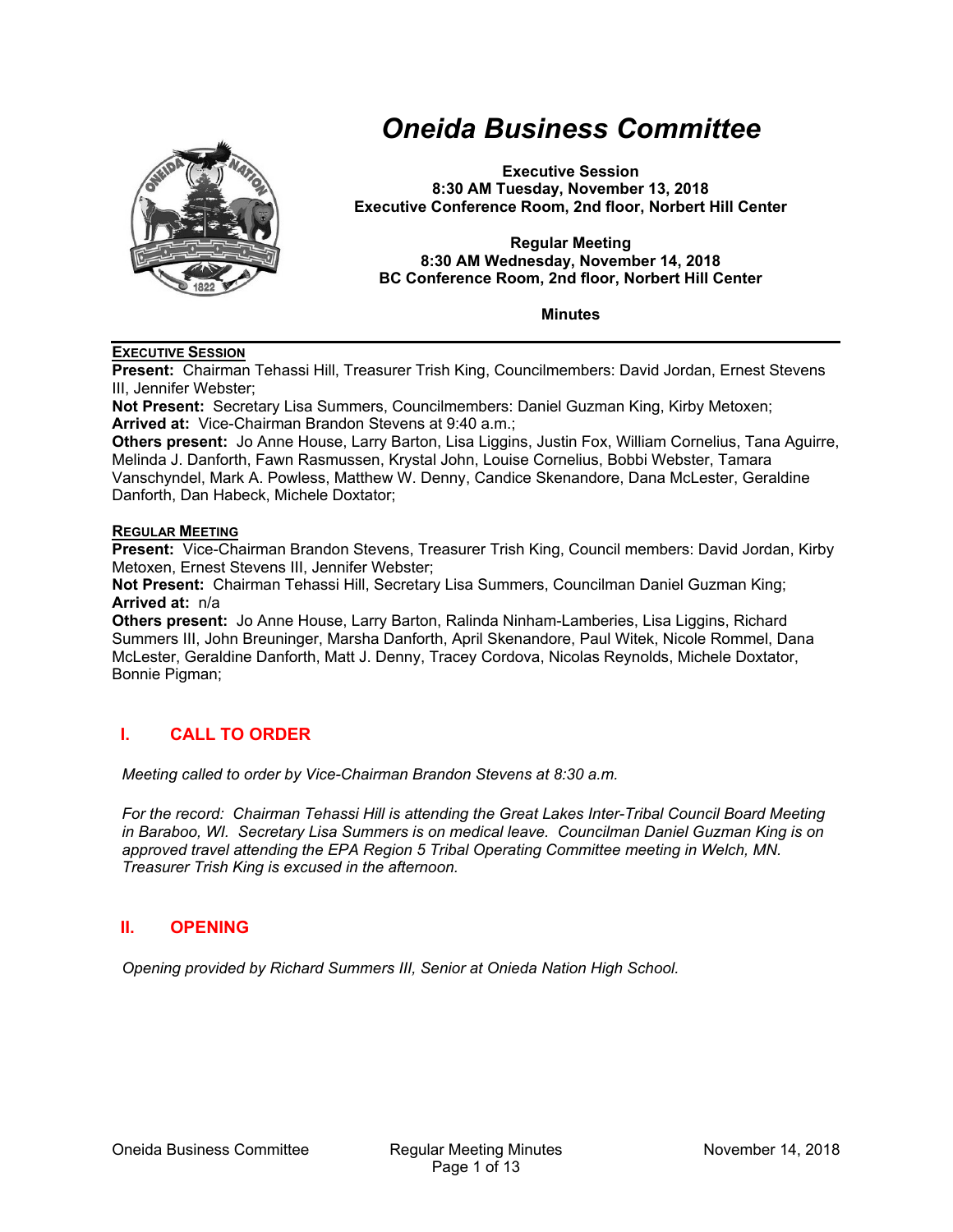# **III. ADOPT THE AGENDA (00:04:23)**

Motion by Trish King to adopt the agenda with one addition [item XIII.C.11. Approve the letter opposing the nomination of Eric Miller to serve on the U.S. Court of Appeals for the Ninth Circuit and authorize the Chairman to sign], seconded by Jennifer Webster. Motion carried:

 Ayes: David P. Jordan, Trish King, Kirby Metoxen, Ernie Stevens III, Jennifer **Webster** 

Not Present: Tehassi Hill, Daniel Guzman King, Lisa Summers

# **IV. OATH OF OFFICE (00:05:19)**

*Oath of office adminstered by Councilwoman Jennifer Webster.* 

**A. Oneida Nation Veterans Affairs Committee - John Breuninger**  Sponsor: Business Committee Support Office on behalf of Lisa Summers, Secretary

## **V. MINUTES**

**A. Approve the October 24, 2018, regular Business Committee meeting minutes (00:07:31)** 

Sponsor: Business Committee Support Office on behalf of Lisa Summers, Secretary

Motion by Jennifer Webster to approve the October 24, 2018, regular Business Committee meeting minutes, seconded by David P. Jordan. Motion carried:

 Ayes: David P. Jordan, Trish King, Kirby Metoxen, Ernie Stevens III, Jennifer Webster

Not Present: Tehassi Hill, Daniel Guzman King, Lisa Summers

## **VI. RESOLUTIONS**

## **A. Adopt resolution entitled CY 2019 County Tribal Law Enforcement Grant - Outagamie County (00:08:00)**

Sponsor: Business Committee Support Office on behalf of Lisa Summers, Secretary

Motion by Jennifer Webster to adopt resolution 11-14-18-A CY 2019 County Tribal Law Enforcement Grant - Outagamie County, seconded by David P. Jordan. Motion carried:

|  | Aves: |         |  | David P. Jordan, Trish King, Kirby Metoxen, Ernie Stevens III, Jennifer |  |  |
|--|-------|---------|--|-------------------------------------------------------------------------|--|--|
|  |       | Webster |  |                                                                         |  |  |
|  |       |         |  |                                                                         |  |  |

Not Present: Tehassi Hill, Daniel Guzman King, Lisa Summers

**B. Adopt resolution entitled CY 2019 County Tribal Law Enforcement - Brown County (00:09:00)** 

Sponsor: Business Committee Support Office on behalf of Lisa Summers, Secretary

Motion by David P. Jordan to adopt resolution 11-14-18-B CY 2019 County Tribal Law Enforcement - Brown County, seconded by Trish King. Motion carried:

- Ayes: David P. Jordan, Trish King, Kirby Metoxen, Ernie Stevens III, Jennifer **Webster**
- Not Present: Tehassi Hill, Daniel Guzman King, Lisa Summers

Oneida Business Committee Regular Meeting Minutes November 14, 2018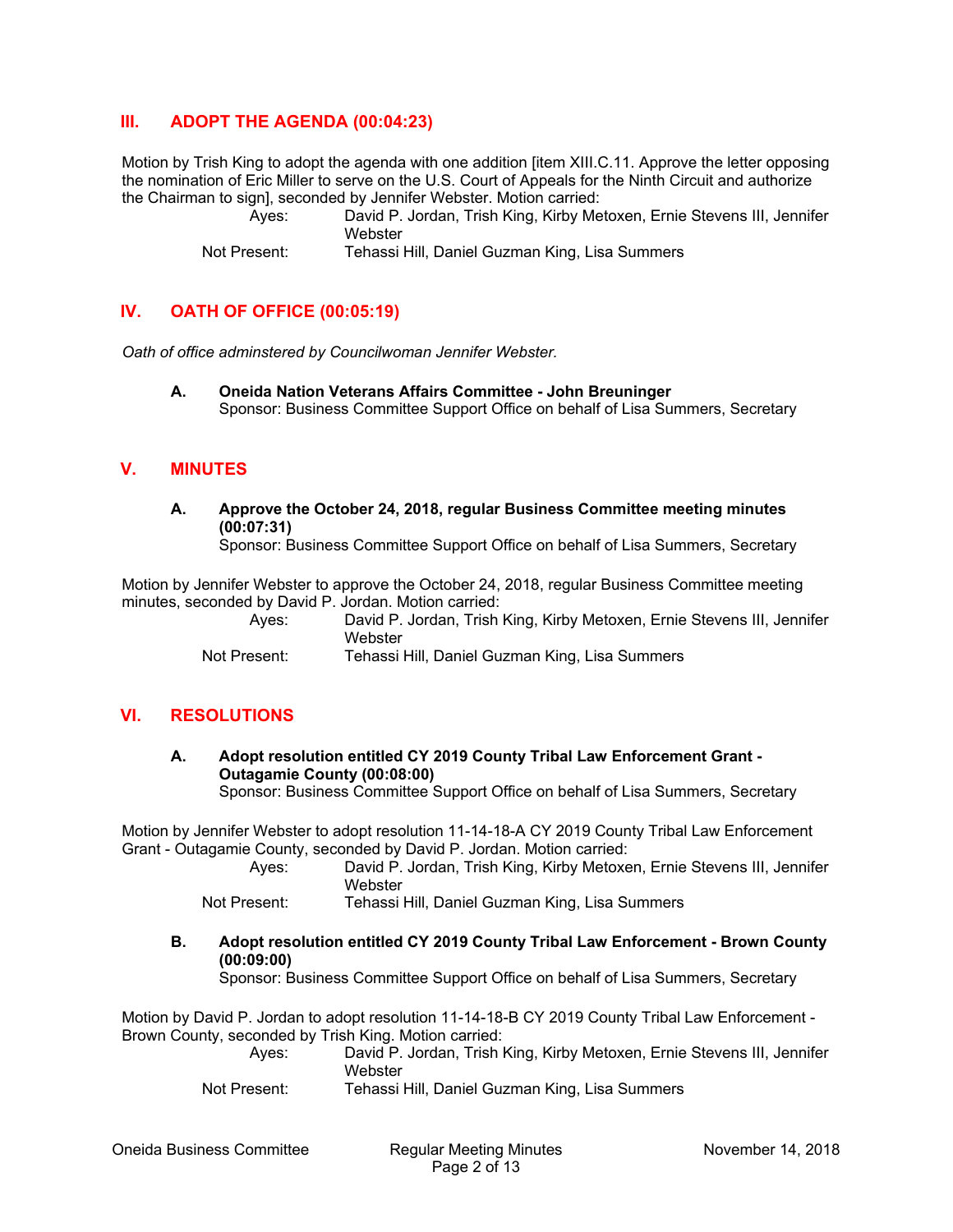# **VII. APPOINTMENTS**

**A. Determine next steps regarding one (1) vacancy - Oneida Nation Arts Board (00:09:40)** 

Sponsor: Business Committee Support Office on behalf of Lisa Summers, Secretary

Motion by Ernie Stevens III to appoint Melis Arik to the Oneida Nation Arts Board, seconded by Trish King. Motion carried:

 Ayes: David P. Jordan, Trish King, Kirby Metoxen, Ernie Stevens III, Jennifer **Webster** 

Not Present: Tehassi Hill, Daniel Guzman King, Lisa Summers

# **VIII. STANDING COMMITTEES**

#### **A. FINANCE COMMITTEE**

**1. Approve the November 5, 2018, regular Finance Committee meeting minutes (00:10:15)**  Sponsor: Trish King, Treasurer

Motion by David P. Jordan to approve the November 5, 2018, regular Finance Committee meeting minutes, seconded by Kirby Metoxen. Motion carried:

 Ayes: David P. Jordan, Trish King, Kirby Metoxen, Ernie Stevens III, Jennifer **Webster** 

Not Present: Tehassi Hill, Daniel Guzman King, Lisa Summers

#### **B. LEGISLATIVE OPERATING COMMITTEE**

**1. Accept the October 17, 2018, Legislative Operating Committee meeting minutes (00:10:42)**  Sponsor: David P. Jordan, Councilman

Motion by Kirby Metoxen to accept the October 17, 2018, Legislative Operating Committee meeting minutes, seconded by Trish King. Motion carried:

 Ayes: David P. Jordan, Trish King, Kirby Metoxen, Ernie Stevens III, Jennifer **Webster** 

Not Present: Tehassi Hill, Brandon Stevens, Daniel Guzman King, Lisa Summers

# **IX. TRAVEL REPORTS**

**A. Approve travel report - Councilman Daniel Guzman King - Region 5 DHHS Tribal Consolation - Hinkley, MN - May 1-3, 2018 (00:11:08)**  Sponsor: Daniel Guzman King, Councilman

Motion by Jennifer Webster to approve the travel report from Councilman Daniel Guzman King for the Region 5 DHHS Tribal Consolation in Hinkley, MN - May 1-3, 2018, seconded by Ernie Stevens III. Motion carried:

| Aves:        | David P. Jordan, Trish King, Kirby Metoxen, Ernie Stevens III, Jennifer<br>Webster |
|--------------|------------------------------------------------------------------------------------|
| Not Present: | Tehassi Hill, Daniel Guzman King, Lisa Summers                                     |

Oneida Business Committee Regular Meeting Minutes November 14, 2018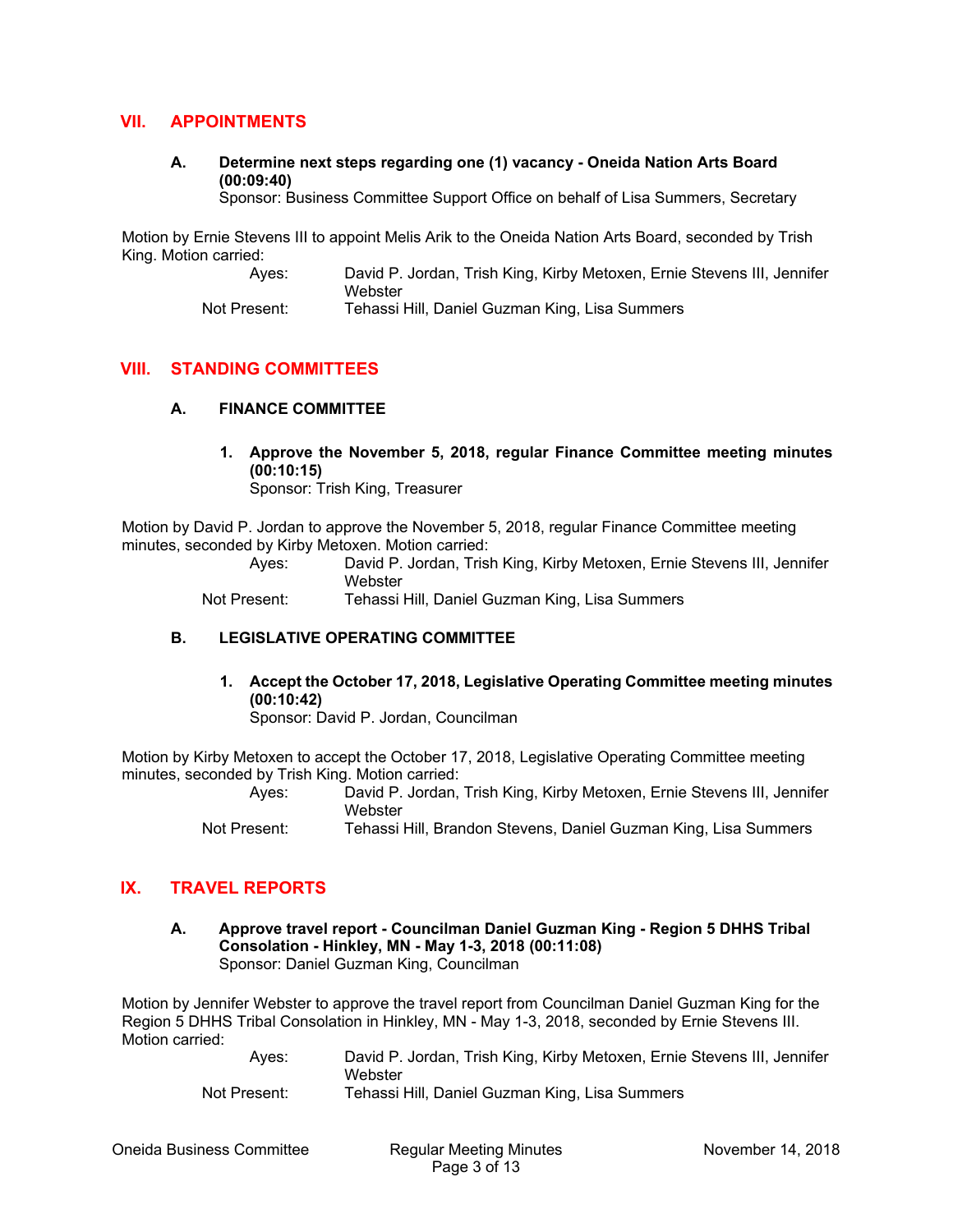# **X. NEW BUSINESS**

# **A. Approve the Capital Improvement Process (CIP) concept paper - Yukyunhiyostakhwáhake - CIP # 18-005 (00:11:38)**

Sponsor: Troy Parr, Division Director/Community & Economic Development

Motion by Jennifer Webster to approve the Capital Improvement Process (CIP) concept paper - Yukyunhiyostakhwáhake - CIP # 18-005, noting a request to add of Great Lakes Inter-Tribal Council, Inc. on the external partnerships, seconded by Ernie Stevens III. Motion carried:

 Ayes: David P. Jordan, Trish King, Kirby Metoxen, Ernie Stevens III, Jennifer Webster

Not Present: Tehassi Hill, Daniel Guzman King, Lisa Summers

**B. Approve the Oneida Business Committee Standard Operating Procedure (SOP) entitled Banned or Restricted Access to Norbert Hill Center (00:18:52)**  Sponsor: Business Committee Support Office on behalf of Lisa Summers, Secretary

Motion by Ernie Stevens III to approve the Oneida Business Committee Standard Operating Procedure (SOP) entitled Banned or Restricted Access to Norbert Hill Center, seconded by Trish King. Motion carried:

> Ayes: David P. Jordan, Trish King, Kirby Metoxen, Ernie Stevens III, Jennifer Webster

Not Present: Tehassi Hill, Daniel Guzman King, Lisa Summers

**C. Schedule a special Oneida Business Committee meeting on December 14, 2018 at 9:00 a.m. (00:22:09)** 

Sponsor: David P. Jordan, Councilman & Business Committee Support Office on behalf of Lisa Summers, Secretary

Motion by Jennifer Webster to schedule a special Oneida Business Committee meeting on December 14, 2018 at 9:00 a.m., seconded by Trish King. Motion carried:

> Ayes: David P. Jordan, Trish King, Kirby Metoxen, Ernie Stevens III, Jennifer **Webster**

Not Present: Tehassi Hill, Daniel Guzman King, Lisa Summers

**D. Take appropriate actions related to the 2018 Gaming Facilities Licenses and the 2018 Public Health & Safety Inspections (00:22:55)**  Sponsor: Troy Parr, Division Director/Community & Economic Development

Motion by David P. Jordan to grant the gaming facility license to: Main Casino, Mason Street Casino, Irene Moore Activity Center, Packerland One Stop, and the Travel Center; and to accept the inspection reports and direct that the reports be forwarded to the Lottery Board in accordance with Article XIV of the Tribe/State Gaming Compact, seconded by Trish King. Motion carried:

 Ayes: David P. Jordan, Trish King, Kirby Metoxen, Ernie Stevens III, Jennifer **Webster** 

Not Present: Tehassi Hill, Daniel Guzman King, Lisa Summers

*Agenda item XII.A. addressed next.*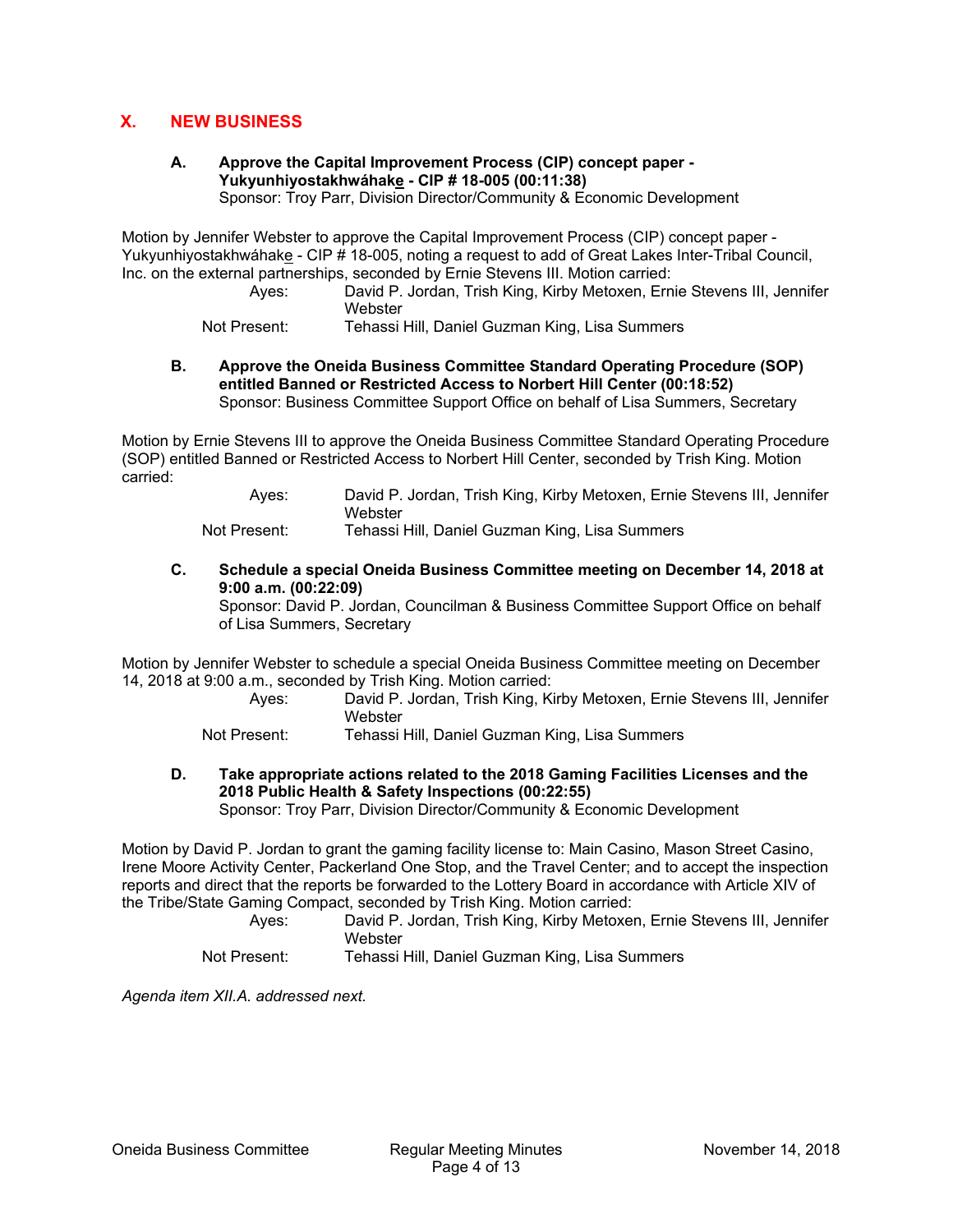# **XI. REPORTS**

Motion by David P. Jordan to recess at 10:27 a.m. until 1:30 p.m., seconded by Trish King. Motion carried:

 Ayes: David P. Jordan, Trish King, Kirby Metoxen, Ernie Stevens III, Jennifer **Webster** Not Present: Tehassi Hill, Daniel Guzman King, Lisa Summers

*Meeting called to order by Vice-Chairman Brandon Stevens at 1:33 p.m.* 

#### *Roll call for the record:*

*Present: Vice-Chairman Brandon Stevens; Councilman David P. Jordan; Councilman Kirby Metoxen; Councilman Ernie Stevens III; Councilwoman Jennifer Webster; Not Present: Chairman Tehassi Hill; Councilman Daniel Guzman King; Treasurer Trish King; Secretary Lisa Summers;* 

#### **A. OPERATIONAL**

**1. Accept the Environmental, Health, Safety & Land Division FY-2018 4th quarter report (01:57:30)** 

Sponsor: Patrick Pelky, Division Director/Environmental, Health, Safety & Land

Motion by David P. Jordan to accept the Environmental, Health, Safety & Land Division FY-2018 4th quarter report, seconded by Jennifer Webster. Motion carried:

> Ayes: David P. Jordan, Kirby Metoxen, Ernie Stevens III, Jennifer Webster Not Present: Tehassi Hill, Daniel Guzman King, Trish King, Lisa Summers

**2. Accept the Comprehensive Housing Division FY-2018 4th quarter report (02:04:03)** 

Sponsor: Dana McLester, Division Director/Comprehensive Housing

Motion by David P. Jordan to accept the Comprehensive Housing Division FY-2018 4th quarter report, seconded by Kirby Metoxen. Motion carried:

> Ayes: David P. Jordan, Kirby Metoxen, Ernie Stevens III, Jennifer Webster Not Present: Tehassi Hill, Daniel Guzman King, Trish King, Lisa Summers

**3. Accept the Human Resources Department FY-2018 4th quarter report (02:07:57)**  Sponsor: Geraldine Danforth, Area Manager/Human Resources

Motion by Jennifer Webster to accept the Human Resources Department FY-2018 4th quarter report, seconded by Ernie Stevens III. Motion carried:

> Ayes: David P. Jordan, Kirby Metoxen, Ernie Stevens III, Jennifer Webster Not Present: Tehassi Hill, Daniel Guzman King, Trish King, Lisa Summers

Motion by David P. Jordan to direct the Human Resources Area Manager to develop a procedure that will better align the supervisor to employee ratio, seconded by Jennifer Webster. Motion carried: Ayes: David P. Jordan, Kirby Metoxen, Ernie Stevens III, Jennifer Webster Not Present: Tehassi Hill, Daniel Guzman King, Trish King, Lisa Summers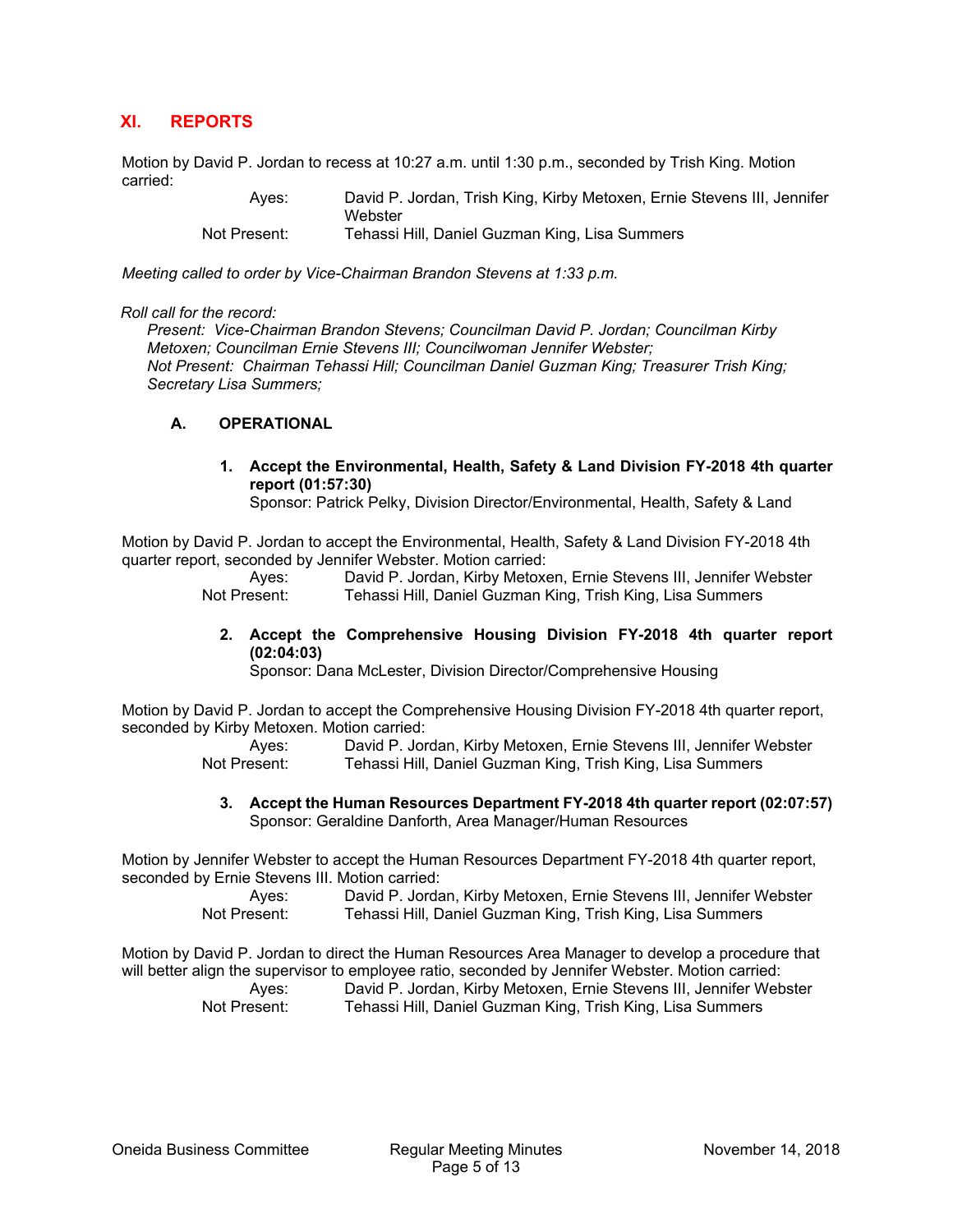#### **4. Accept the Oneida Retail Enterprise FY-2018 4th quarter report (02:23:52)**  Sponsor: Michele Doxtator, Area Manager/Retail Profits

Motion by Jennifer Webster to accept the Oneida Retail Enterprise FY-2018 4th quarter report, seconded by David P. Jordan. Motion carried:

> Ayes: David P. Jordan, Kirby Metoxen, Ernie Stevens III, Jennifer Webster Not Present: Tehassi Hill, Daniel Guzman King, Trish King, Lisa Summers

Motion by Ernie Stevens III to go into executive session at 2:19 p.m., seconded by David P. Jordan. Motion carried:

> Ayes: David P. Jordan, Kirby Metoxen, Ernie Stevens III, Jennifer Webster<br>Not Present: Tehassi Hill. Daniel Guzman King. Trish King. Lisa Summers Tehassi Hill, Daniel Guzman King, Trish King, Lisa Summers

Motion by Ernie Stevens III to come out of executive session at 2:26 p.m., seconded by David P. Jordan. Motion carried:

> Ayes: David P. Jordan, Kirby Metoxen, Ernie Stevens III, Jennifer Webster<br>Not Present: Tehassi Hill. Daniel Guzman King. Trish King. Lisa Summers Tehassi Hill, Daniel Guzman King, Trish King, Lisa Summers

*Agenda item XIV. addressed next.* 

# **XII. GENERAL TRIBAL COUNCIL**

#### **A. PETITIONER CATHY L. METOXEN - ONEIDA YOUTH LEADERSHIP INSTITUTE**

**1. Accept the financial impact statement (00:26:28)**  Sponsor: Larry Barton, Chief Financial Officer

Motion by Jennifer Webster to accept the financial impact statement, seconded by David P. Jordan. Motion carried:

> Ayes: David P. Jordan, Trish King, Kirby Metoxen, Ernie Stevens III, Jennifer Webster

Not Present: Tehassi Hill, Daniel Guzman King, Lisa Summers

#### **B. PETITIONER GLADYS DALLAS - SPECIAL PER CAPITA PAYMENT(S) AND/OR OPTIONS**

**1. Accept the request to withdraw petition (00:27:03)**  Sponsor: Business Committee Support Office on behalf of Lisa Summers, Secretary

Motion by Trish King to accept the request to withdraw the petition, seconded by Jennifer Webster. Motion carried:

> Ayes: David P. Jordan, Trish King, Kirby Metoxen, Ernie Stevens III, Jennifer **Webster** Not Present: Tehassi Hill, Daniel Guzman King, Lisa Summers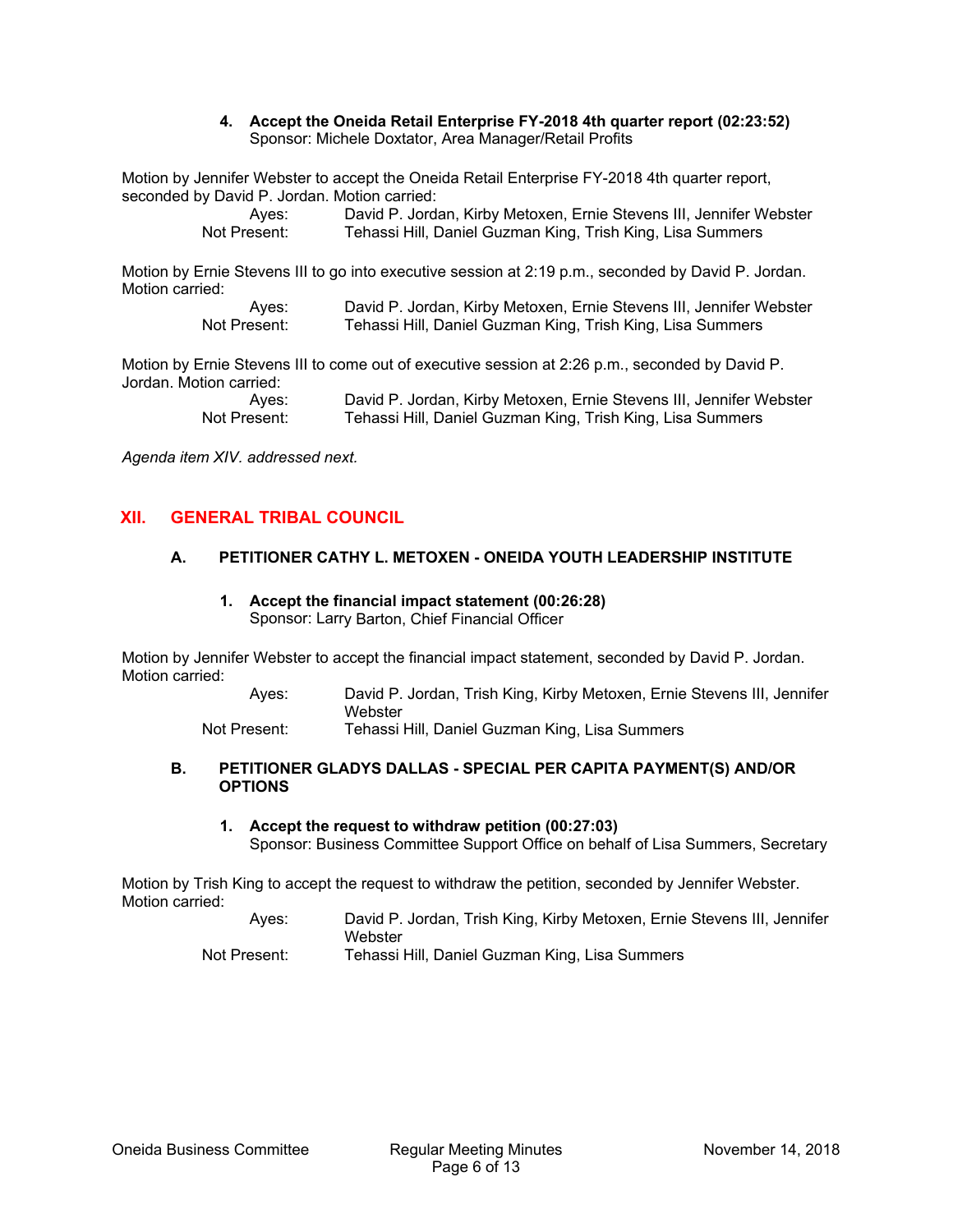## **C. PETITIONER GINA D. POWLESS - RESCINDING THE REMOVAL LAW**

#### **1. Approve four (4) actions (00:27:40)**

Sponsor: Business Committee Support Office on behalf of Lisa Summers, Secretary

Motion by Trish King to acknowledge receipt of the petition from Gina D. Powless regarding Rescinding the Removal law, seconded by David P. Jordan. Motion carried:

 Ayes: David P. Jordan, Trish King, Kirby Metoxen, Ernie Stevens III, Jennifer Webster

Not Present: Tehassi Hill, Daniel Guzman King, Lisa Summers

Motion by David P. Jordan to assign the petition to a GTC meeting agenda to be tentatively held on February 24, 2019, at 10:00 a.m., seconded by Jennifer Webster. Motion carried:

| Aves:        | Brandon Stevens, David P. Jordan, Jennifer Webster |
|--------------|----------------------------------------------------|
| Opposed:     | Kirby Metoxen, Ernie Stevens III                   |
| Abstained:   | Trish King                                         |
| Not Present: | Tehassi Hill, Daniel Guzman King, Lisa Summers     |

*Councilwoman Jennifer Webster stated I will be out of town that weekend [of the tentatively scheduled February 24, 2018, special GTC meeting]; and that this [February 24, 2019] is also a Sunday and we have been requested by community members not to have GTC's on Sunday morning.* 

*Councilman Ernie Stevens III stated I oppose it simply because of an existing scheduled date. I think it's very, it sets the wrong precedence when we just, I know it's tentative, but we get into those cycles of scheduling tentative dates, those dates tend to stick. We're behind on a lot of agenda items. We have a process that's failing our community as far as how we're scheduling our GTC meetings. I think we have to be less frivolous up here to allow that to, that good governance to take place and that's why I* oppose it. By scheduling a meeting just because they're available doesn't mean we should schedule *it. We need to put them on an existing agenda, fill meetings that are already scheduled because there is room, and then complete those agenda items to do our job.* 

Motion by David P. Jordan to direct the OBC Direct Report Offices to complete and submit their administrative impact statements of the petition to the Secretary by Friday, November 30, 2018, seconded by Jennifer Webster. Motion carried:

| Aves:        | David P. Jordan, Trish King, Kirby Metoxen, Ernie Stevens III, Jennifer |
|--------------|-------------------------------------------------------------------------|
|              | Webster                                                                 |
| Not Drooppt: | Tahasai Hill Daniel Curman King Lias Cummars                            |

Not Present: Tehassi Hill, Daniel Guzman King, Lisa Summers

Motion by Trish King to direct the Law, Finance, and Legislative Reference Offices to complete and submit the legal review, fiscal impact statement, and statement of effect, respectively, for a special Business Committee meeting to be scheduled by the Secretary between January 2, 2019, and January 18, 2019, seconded by David P. Jordan. Motion carried:

 Ayes: David P. Jordan, Trish King, Kirby Metoxen, Ernie Stevens III, Jennifer Webster

Not Present: Tehassi Hill, Daniel Guzman King, Lisa Summers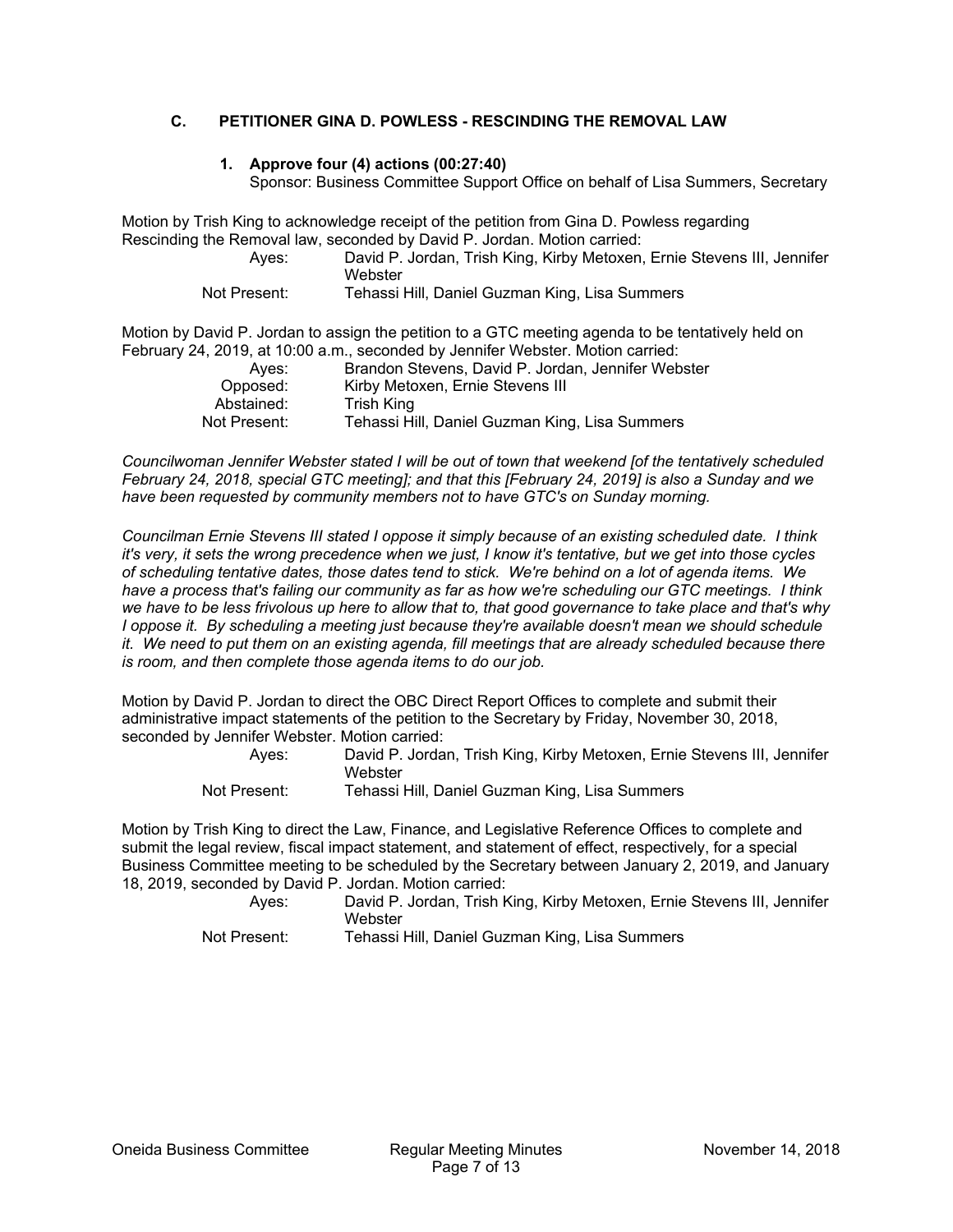## **D. PETITIONER SCOTT KOSBAB - CREATING A TERM LIMITS LAW**

#### **1. Approve four (4) actions (00:41:45)**

Sponsor: Business Committee Support Office on behalf of Lisa Summers, Secretary

Motion by David P. Jordan to acknowledge receipt of the petition from Scott Kosbab regarding Creating a Term Limits law, seconded by Jennifer Webster. Motion carried:

 Ayes: David P. Jordan, Trish King, Kirby Metoxen, Ernie Stevens III, Jennifer Webster

Not Present: Tehassi Hill, Daniel Guzman King, Lisa Summers

Motion by Jennifer Webster to assign the petition to a GTC meeting agenda to be tentatively held on February 24, 2019 at 10:00 a.m., seconded by David P. Jordan. Motion carried:

| Aves:        | David P. Jordan, Trish King, Kirby Metoxen, Jennifer Webster |
|--------------|--------------------------------------------------------------|
| Opposed:     | Ernie Stevens III                                            |
| Not Present: | Tehassi Hill, Daniel Guzman King, Lisa Summers               |

Motion by Jennifer Webster to direct the OBC Direct Report Offices to complete and submit their administrative impact statements of the petition to the Secretary by Friday, November 30, 2018, seconded by David P. Jordan. Motion carried:

| Aves:        | David P. Jordan, Trish King, Kirby Metoxen, Ernie Stevens III, Jennifer<br>Webster |
|--------------|------------------------------------------------------------------------------------|
| Not Present: | Tehassi Hill, Daniel Guzman King, Lisa Summers                                     |

Motion by David P. Jordan to direct the Law, Finance, and Legislative Reference Offices to complete and submit the legal review, fiscal impact statement, and statement of effect, respectively, for a special Business Committee meeting to be scheduled by the Secretary between January 2, 2019, and January 18, 2019, seconded by Trish King. Motion carried:

 Ayes: David P. Jordan, Trish King, Kirby Metoxen, Ernie Stevens III, Jennifer **Webster** 

Not Present: Tehassi Hill, Daniel Guzman King, Lisa Summers

# **E. Approve the notice and the materials for the December 17, 2018, tentatively scheduled GTC meeting (00:45:00)**

Sponsor: Business Committee Support Office on behalf of Lisa Summers, Secretary

Motion by Jennifer Webster to rescind the October 24, 2018, motion<sup>1</sup> which scheduled a tentative special General Tribal Council meeting on December 17, 2018, seconded by Ernie Stevens III. Motion carried:

| Aves:        | David P. Jordan, Trish King, Ernie Stevens III, Jennifer Webster |
|--------------|------------------------------------------------------------------|
| Opposed:     | Kirby Metoxen                                                    |
| Not Present: | Tehassi Hill, Daniel Guzman King, Lisa Summers                   |

Motion by Jennifer Webster to assign two topics, Per Capita Discussion and GTC Confidentiality, to the agenda for the tentatively scheduled February 24, 2019, special General Tribal Council meeting, seconded by Trish King. Motion carried:

| Aves:        | David P. Jordan, Trish King, Ernie Stevens III, Jennifer Webster |
|--------------|------------------------------------------------------------------|
| Opposed:     | Kirby Metoxen                                                    |
| Not Present: | Tehassi Hill, Daniel Guzman King, Lisa Summers                   |
|              |                                                                  |

<sup>1</sup> At the October 24, 2018, regular Business Committee meeting the following motion was made under item XIV.A.6, "Motion by David P. Jordan to schedule a tentative special General Tribal Council meeting on December 17, 2018, at 6:00 p.m. with two topics on the agenda: Per Capita Discussion and GTC Confidentiality, seconded by Kirby Metoxen. Motion carried.".

 $\overline{a}$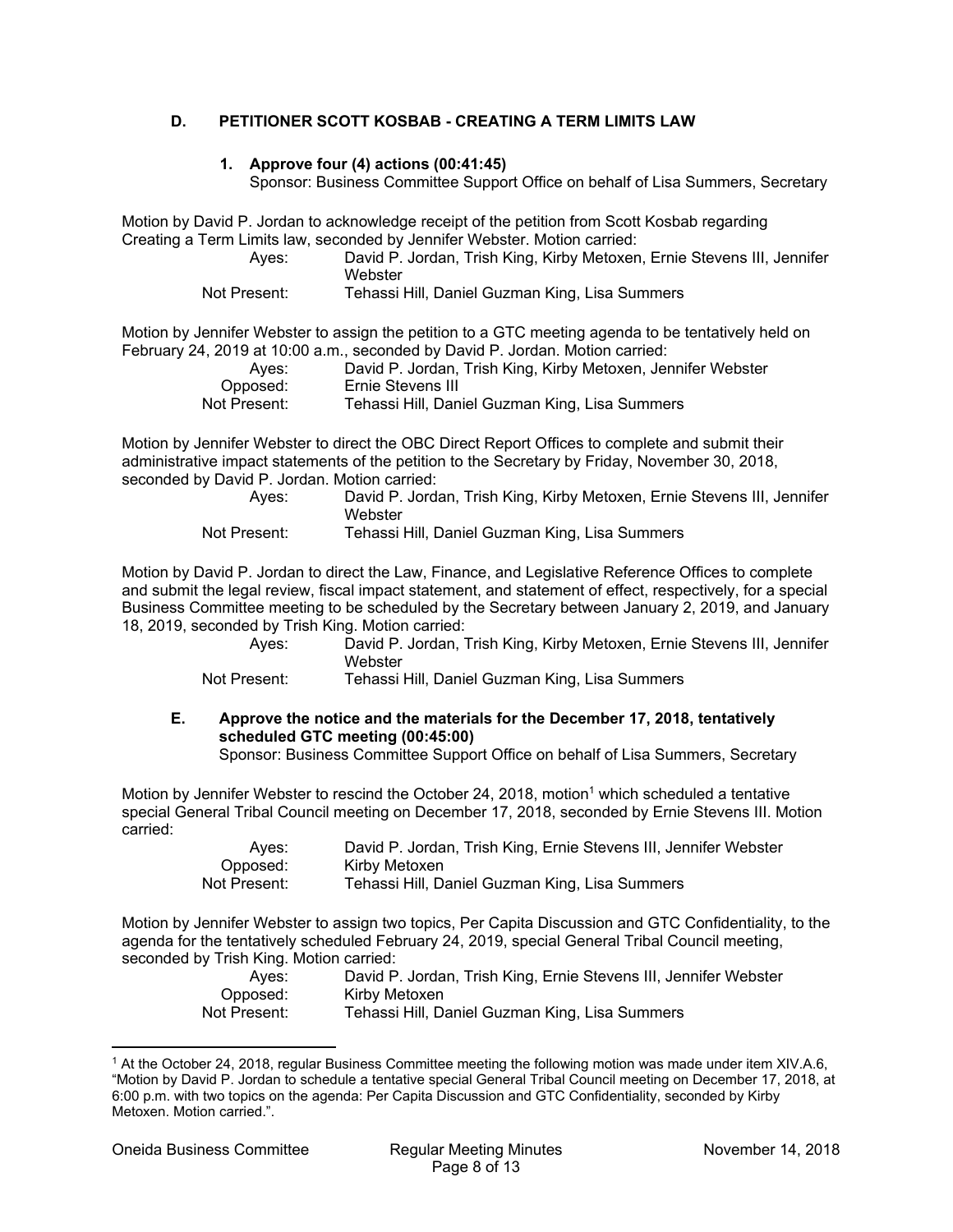# **XIII. EXECUTIVE SESSION**

## **A. REPORTS**

**1. Accept the Division of Public Works FY-2018 4th quarter executive report (01:46:49)** 

Sponsor: Jacque Boyle, Division Director/Public Works

Motion by Jennifer Webster to defer the Division of Public Works FY-2018 4th quarter executive report to the November 28, 2018, regular Business Committee meeting, seconded by Ernie Stevens III. Motion carried:

| Aves:        | David P. Jordan, Trish King, Ernie Stevens III, Jennifer Webster |
|--------------|------------------------------------------------------------------|
| Opposed:     | Kirby Metoxen                                                    |
| Not Present: | Tehassi Hill, Daniel Guzman King, Lisa Summers                   |

**2. Accept the Comprehensive Housing Division FY-2018 4th quarter executive report (01:48:18)** 

Sponsor: Dana McLester, Division Director/Comprehensive Housing

Motion by Ernie Stevens III to accept the Comprehensive Housing Division FY-2018 4th quarter executive report, seconded by Trish King. Motion carried:

> Ayes: David P. Jordan, Trish King, Kirby Metoxen, Ernie Stevens III, Jennifer **Webster**

Not Present: Tehassi Hill, Daniel Guzman King, Lisa Summers

**3. Accept the Human Resources Department FY-2018 4th quarter executive report (01:48:39)** 

Sponsor: Geraldine Danforth, Area Manager/Human Resources

Motion by David P. Jordan to accept the Human Resources Department FY-2018 4th quarter executive report, seconded by Jennifer Webster. Motion carried:

 Ayes: David P. Jordan, Trish King, Kirby Metoxen, Ernie Stevens III, Jennifer **Webster** 

Not Present: Tehassi Hill, Daniel Guzman King, Lisa Summers

**4. Accept the Oneida Retail Enterprise FY-2018 4th quarter executive report (01:49:20)** 

Sponsor: Michele Doxtator, Area Manager/Retail Profits

Motion by Jennifer Webster to accept the Oneida Retail Enterprise FY-2018 4th quarter executive report, seconded by David P. Jordan. Motion carried:

- Ayes: David P. Jordan, Trish King, Kirby Metoxen, Ernie Stevens III, Jennifer **Webster**
- Not Present: Tehassi Hill, Daniel Guzman King, Lisa Summers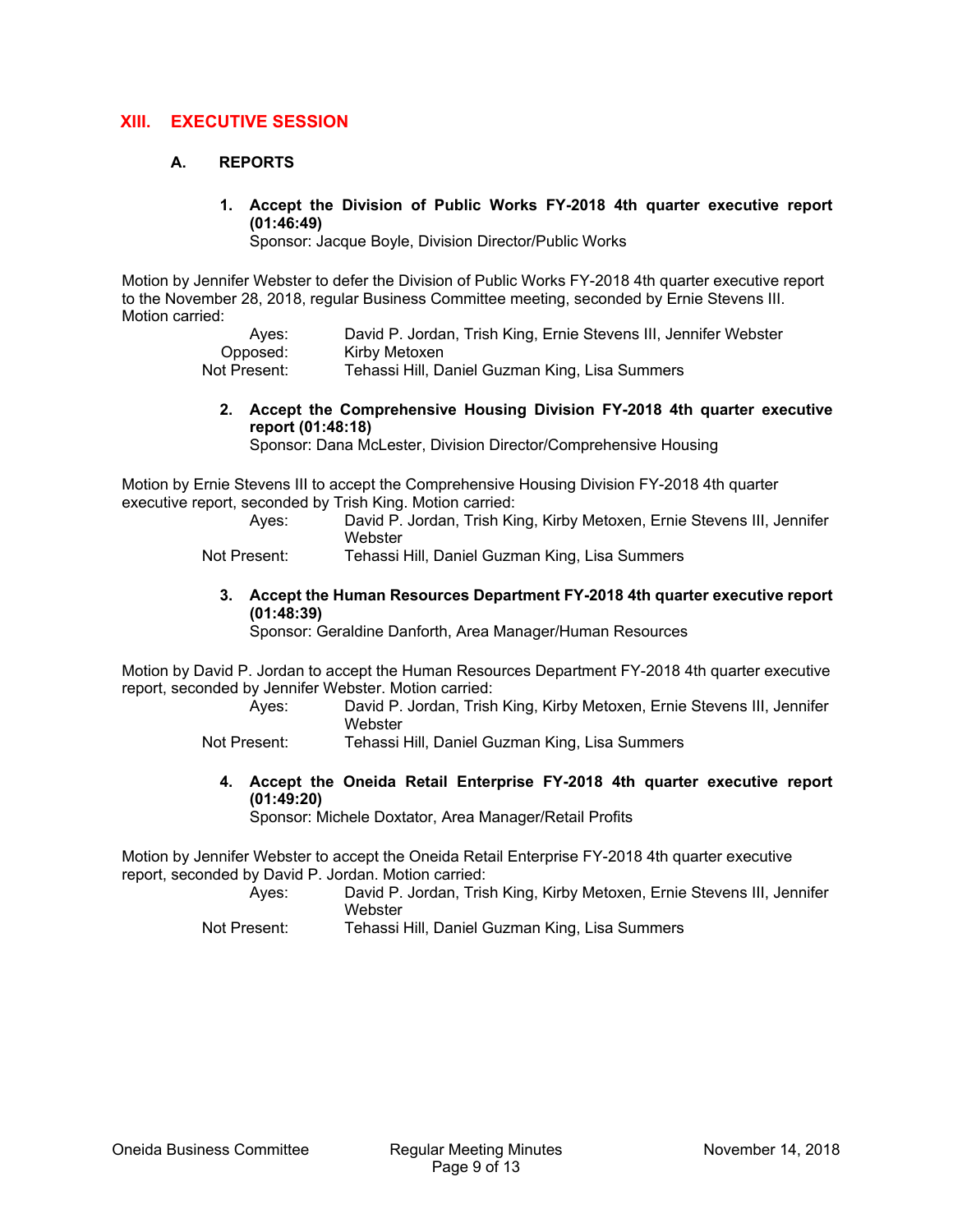#### **5. File # ED18-029 - Accept the update and approve the recommendation (01:49:41)**  Sponsor: Tehassi Hill, Chairman

Motion by David P. Jordan to accept the update regarding File # ED18-029 and approve the recommendation in the memorandum dated November 6, 2018, seconded by Trish King. Motion carried:

> Ayes: David P. Jordan, Trish King, Kirby Metoxen, Ernie Stevens III, Jennifer **Webster**

Not Present: Tehassi Hill, Daniel Guzman King, Lisa Summers

#### **6. Accept the Chief Counsel report (01:50:05)**  Sponsor: Jo Anne House, Chief Counsel

Motion by David P. Jordan to accept the Chief Counsel report dated November 8, 2018, seconded by Jennifer Webster. Motion carried:

> Ayes: David P. Jordan, Trish King, Kirby Metoxen, Ernie Stevens III, Jennifer **Webster**

Not Present: Tehassi Hill, Daniel Guzman King, Lisa Summers

## **B. UNFINISHED BUSINESS**

# **1. File # ED18-005 - Approve roll out plan (01:50:30)**

Sponsor: Troy Parr, Division Director/Community & Economic Development

Motion by David P. Jordan to appoint the roll out plan regarding file # ED18-005 included in the memorandum dated November 6, 2018, seconded by Trish King. Motion carried:

 Ayes: David P. Jordan, Trish King, Kirby Metoxen, Ernie Stevens III, Jennifer **Webster** 

Not Present: Tehassi Hill, Daniel Guzman King, Lisa Summers

## **C. NEW BUSINESS**

**1. Review Thornberry Creek at Oneida's operational position and determine next steps regarding the revolving credit agreement amendment request (01:50:53)**  Sponsor: Josh Doxtator, COO/Oneida Golf Enterprise Corporation

Motion by David P. Jordan to approve the operational loan amendment request and to authorize the Chairman to sign the loan amendment documents when they are prepared, seconded by Ernie Stevens III. Motion carried:

> Ayes: David P. Jordan, Trish King, Kirby Metoxen, Ernie Stevens III, Jennifer **Webster**

Not Present: Tehassi Hill, Daniel Guzman King, Lisa Summers

**2. Discuss planning and next steps related to area under to DR16 (01:51:31)**  Sponsor: Brandon Stevens, Vice-Chairman

Motion by Jennifer Webster to approve the requested action listed in the memorandum dated November 13, 2018, seconded by David P. Jordan. Motion carried:

 Ayes: David P. Jordan, Trish King, Kirby Metoxen, Ernie Stevens III, Jennifer **Webster** 

Not Present: Tehassi Hill, Daniel Guzman King, Lisa Summers

Oneida Business Committee Regular Meeting Minutes November 14, 2018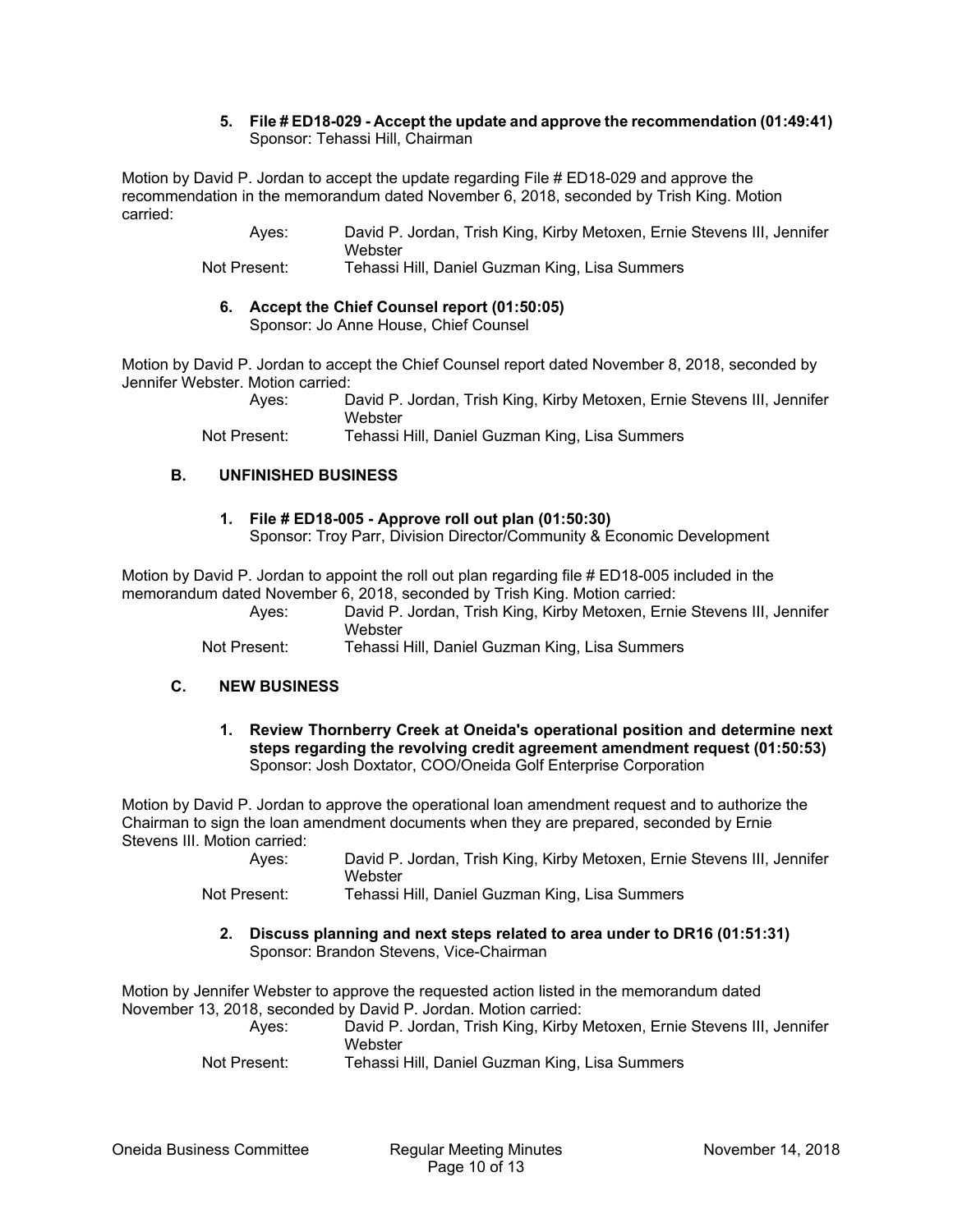#### **3. Review applications - Oneida Nation Arts Board (01:51:51)**

Sponsor: Business Committee Support Office on behalf of Lisa Summers, Secretary

Motion by David P. Jordan to accept the discussion regarding the application for the Oneida Nation Arts Board vacancy, as information, seconded by Trish King. Motion carried:

 Ayes: David P. Jordan, Trish King, Kirby Metoxen, Ernie Stevens III, Jennifer **Webster** 

Not Present: Tehassi Hill, Daniel Guzman King, Lisa Summers

**4. Approve US Department of Interior Multi-year funding agreement amendment #4 - file # 2018-1388 (01:52:11)**  Sponsor: Business Committee Support Office on behalf of Lisa Summers, Secretary

Motion by Trish King to approve the US Department of Interior Multi-year funding agreement amendment #4 - file # 2018-1388 and authorize the Chairman to sign, seconded by David P. Jordan. Motion carried:

 Ayes: David P. Jordan, Trish King, Kirby Metoxen, Ernie Stevens III, Jennifer Webster

Not Present: Tehassi Hill, Daniel Guzman King, Lisa Summers

**5. Approve provisions Subordination (5), Application of Insurance Proceeds and Participation in Adjustment (7), Governing Law (19), and Limited Waiver of Sovereign Immunity (21) of the Consent, Non-Disturbance and Attornment Agreement - file # 2018-1215 (01:52:39)** 

Sponsor: Robert Barton, President/Oneida Airport Hotel Corporation

Motion by Jennifer Webster to approve a limited waiver of sovereign immunity for the Consent, Non-Disturbance and Attornment Agreement - file # 2018-1215, seconded by Trish King. Motion carried:

 Ayes: David P. Jordan, Trish King, Kirby Metoxen, Ernie Stevens III, Jennifer **Webster** 

Not Present: Tehassi Hill, Daniel Guzman King, Lisa Summers

**6. Assign a sub-team to complete 45-day follow-up with DR04 (01:53:08)**  Sponsor: Brandon Stevens, Vice-Chairman

Motion by Jennifer Webster to assign a sub-team consisting of Vice-Chairman Brandon Stevens and Councilman David P. Jordan to complete 45-day follow-up with DR04, seconded by David P. Jordan. Motion carried:

| Aves:       | David P. Jordan, Trish King, Kirby Metoxen, Ernie Stevens III, Jennifer<br>Webster |
|-------------|------------------------------------------------------------------------------------|
| Nat Dessart | Tehesaillill Denial Curman Kins Line Cumman                                        |

Not Present: Tehassi Hill, Daniel Guzman King, Lisa Summers

**7. Assign a sub-team to negotiate employment contract for DR14 (01:53:34)**  Sponsor: Brandon Stevens, Vice-Chairman

Motion by Trish King to assign a sub-team consisting of Vice-Chairman Brandon Stevens, Councilwoman Jennifer Webster, and Councilman Daniel Guzman King to negotiate employment contract for DR14, seconded by David P. Jordan. Motion carried:

 Ayes: David P. Jordan, Trish King, Kirby Metoxen, Ernie Stevens III, Jennifer **Webster** Not Present: Tehassi Hill, Daniel Guzman King, Lisa Summers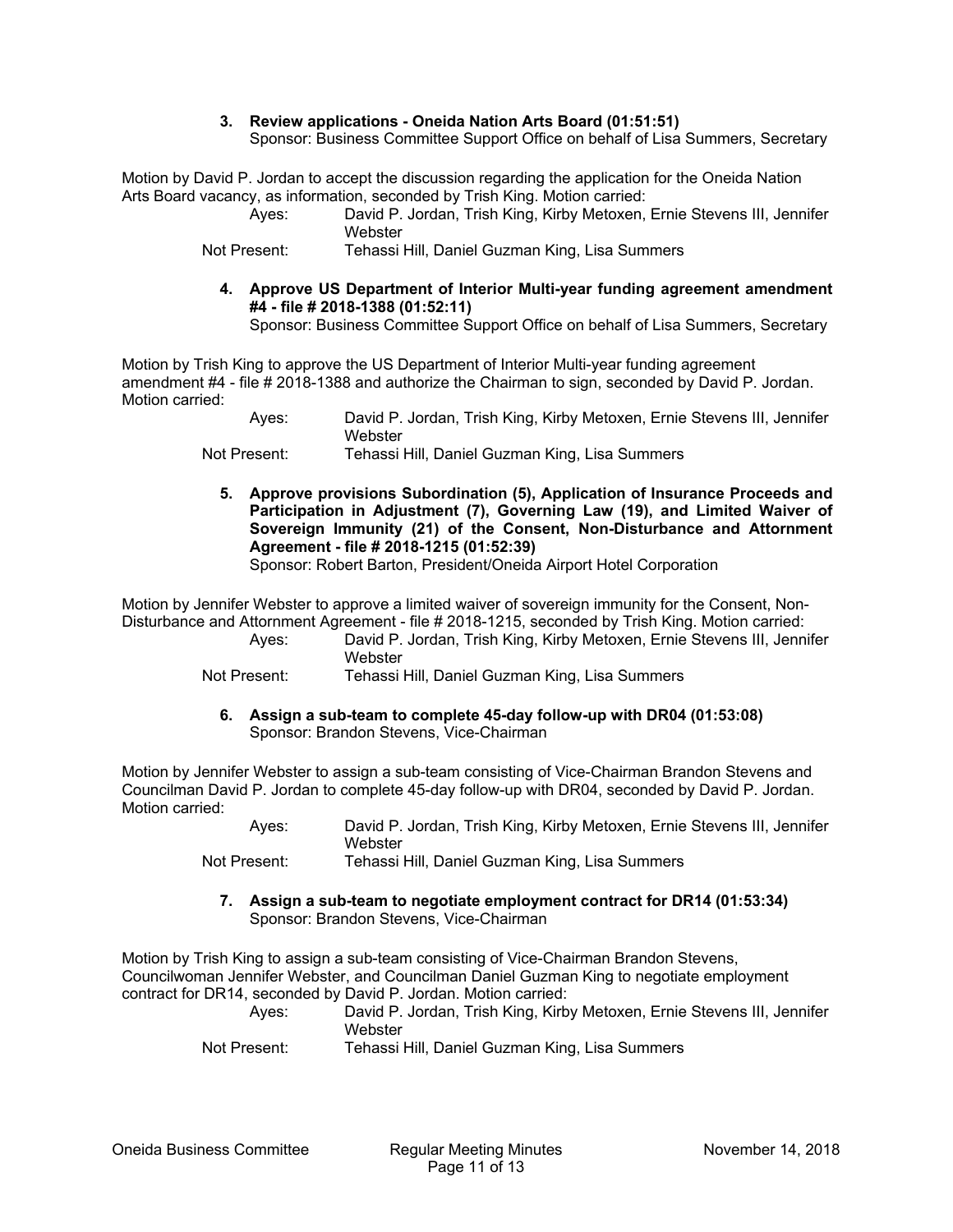#### **8. Determine next steps regarding DR17 (01:54:02)**  Sponsor: Tehassi Hill, Chairman

Motion by David P. Jordan to defer the posting of DR17 until hiring of DR19 is finalized, seconded by Jennifer Webster. Motion carried:

> Ayes: David P. Jordan, Trish King, Kirby Metoxen, Ernie Stevens III, Jennifer **Webster**

Not Present: Tehassi Hill, Daniel Guzman King, Lisa Summers

**9. Approve two (2) actions regarding DR19 (01:54:22)**  Sponsor: Tehassi Hill, Chairman

Motion by Ernie Stevens III to approve the job description for DR19 with the inclusion that this is a contracted position and approve the Request to Post form, seconded by Trish King. Motion carried:

 Ayes: David P. Jordan, Trish King, Kirby Metoxen, Ernie Stevens III, Jennifer **Webster** 

Not Present: Tehassi Hill, Daniel Guzman King, Lisa Summers

**10. Review expectations for DR02, DR06, and DR13 (01:55:06)**  Sponsor: Jennifer Webster, Councilwoman

Motion by Trish King to approve the amended expectations for DR02, DR06, and DR13, seconded by David P. Jordan. Motion carried:

> Ayes: David P. Jordan, Trish King, Kirby Metoxen, Ernie Stevens III, Jennifer **Webster**

Not Present: Tehassi Hill, Daniel Guzman King, Lisa Summers

**11. Approve the letter opposing the nomination of Eric Miller to serve on the U.S. Court of Appeals for the Ninth Circuit and authorize the Chairman to sign (01:55:38)** 

Sponsor: Melinda J. Danforth, Director/Intergovernmental Affairs

Motion by Trish King to approve the letter opposing the nomination of Eric Miller to serve on the U.S. Court of Appeals for the Ninth Circuit and authorize the Chairman to sign, seconded by Ernie Stevens III. Motion carried:

- Ayes: David P. Jordan, Trish King, Kirby Metoxen, Ernie Stevens III, Jennifer **Webster**
- Not Present: Tehassi Hill, Daniel Guzman King, Lisa Summers

*Agenda item XI.A.1. addressed next.*